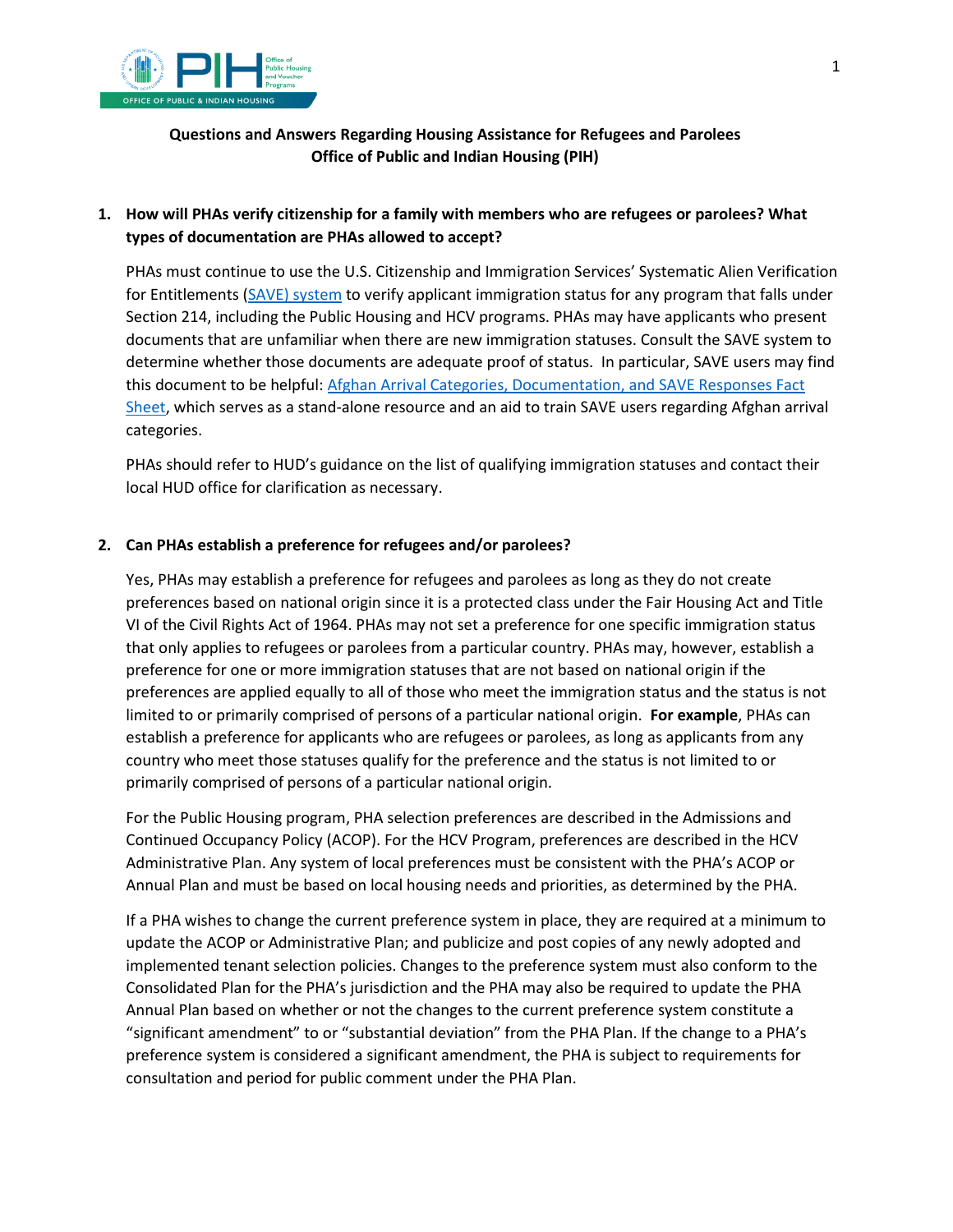

As a reminder, preferences are only used to establish the order of applicants on the waiting list. Preferences do not impact eligibility for applicants who are otherwise ineligible, nor do preferences change the right of a PHA to adopt and enforce tenant screening criteria. PHAs must explain each preference to applicants and provide them with the opportunity to claim a preference prior to application submission. PHAs may limit the number of applicants that may qualify for any local preference.

#### **3. Are refugees and parolees considered homeless?**

It depends. PHAs have discretion to adopt a homeless preference and define what the term "homeless" means in their ACOP or Administrative Plan. Some refugees or parolees may meet the PHA's definition of homeless. PHAs may also consider modifying their definition of homeless to include scenarios that would apply to many refugees and parolees. However, since national origin is a protected class under the Fair Housing Act, PHAs may not set different policies that only apply to applicants from certain countries. In other words, a PHA may amend its homeless definition but must do so across the board so as not to discriminate against any protected group. For example, a PHA may currently have a preference for individuals or families who will imminently lose their primary nighttime residence. However, this definition may not account for refugees or parolees living in supervised publicly- or privately-operated shelters (e.g., temporary housing established by a faithbased organization), or other scenarios that may be typical in the community. As a result, a PHA may decide to expand their preference system, to include persons an individual or family living in a supervised publicly- or privately-operated shelter designated to provide temporary living arrangements (including congregate shelters, transitional housing, and hotels and motels paid for by charitable organizations or by federal, state, or local government programs for low-income individuals).

### **4. Can a PHA adjust the current occupancy standards, e.g., 2 persons per bedroom, to accommodate larger families?**

**For Public Housing**: HUD does not prescribe specific public housing unit occupancy standards. PHAs set public housing occupancy standards locally in their ACOPs. However, when determining these policies, PHAs must comply with fair housing requirements and may need to comply with specific state or local laws regarding occupancy standards (e.g., a local law allowing a maximum of two persons per sleeping space). Since national origin is a protected class under the Fair Housing Act, PHAs may not set a different policy for occupancy standards that only applies to applicants from Afghanistan. In other words, a PHA may amend existing occupancy limits but must do so across the board so as not to discriminate against any protected group. For more information, please see the Public Housing Occupancy Guidebook Chapter on **Transfers** and HUD's Fair Housing OAW FAQs [insert link].

**For HCV**: PHAs must ensure that the rented unit meets Housing Quality Standards space requirements listed at 24 CFR 982.401 (d)(2). As a reminder, families participating in the HCV program do not need to rent a unit that is the same size as their voucher.

However, when determining these policies, PHAs must comply with fair housing requirements and may need to comply with specific state or local laws regarding occupancy standards (e.g., a local law allowing a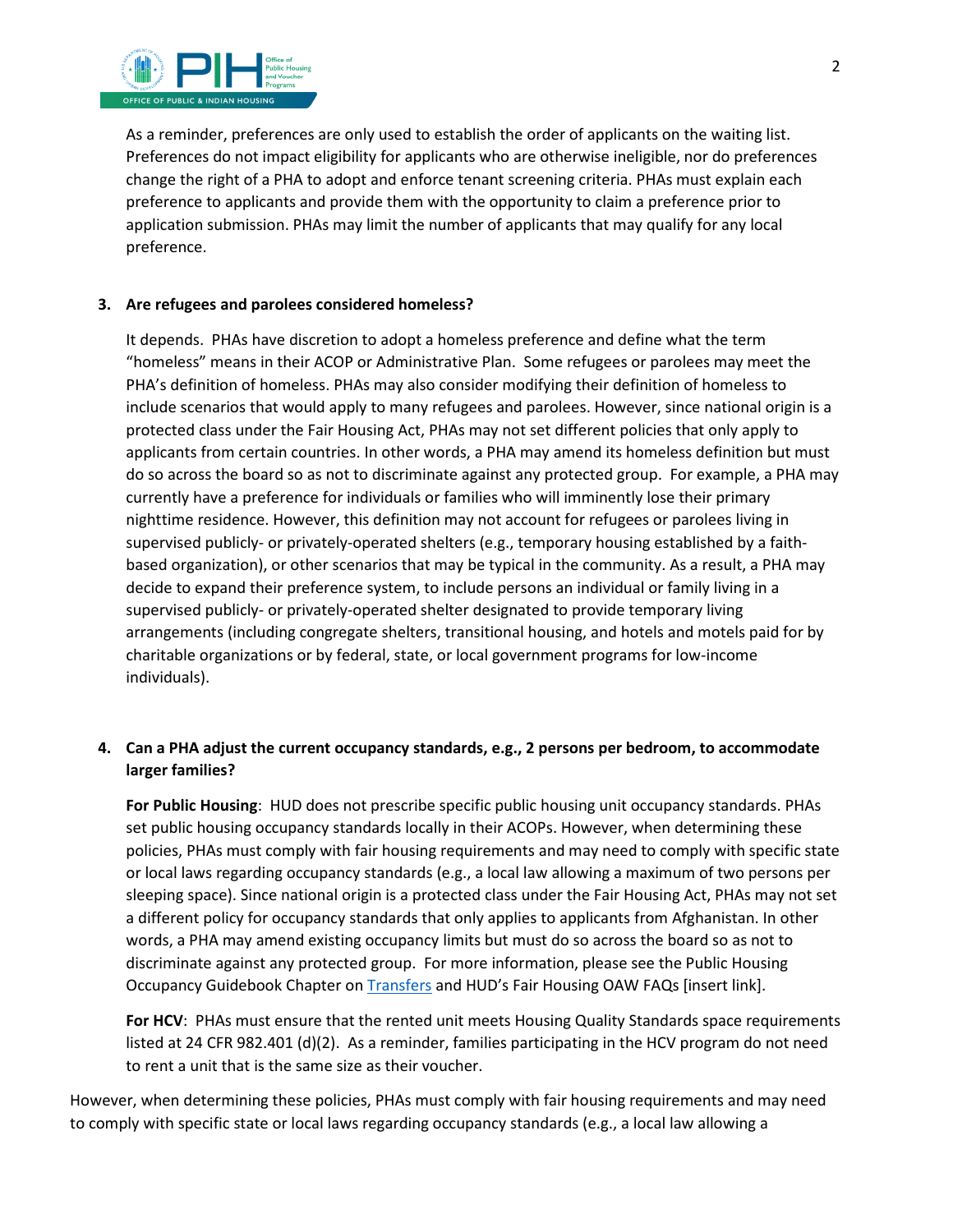

maximum of two persons per sleeping space). Since national origin is a protected class under the Fair Housing Act, PHAs may not set different subsidy standards or occupancy policies that only apply to applicants from Afghanistan. For more information, please se[e HUD's Fair Housing OAW FAQs.](https://www.hud.gov/sites/dfiles/FHEO/documents/Afghan%20Refugee%20and%20Paroles%20FAQ%20-%20Operation%20Allies%20Welcome.pdf)

### **5. If our PHA requires credit checks at admission, can we make an exception for refugees and/or parolees?**

Yes. A PHA that requires credit checks for admission may set a policy in their ACOP or Administrative Plan to forgo the credit check requirement for refugees and/or parolees, as long as applicants from any country who meet those statuses qualify for the exception and the status is not limited to or primarily comprised of persons of a particular national origin.

 As a general reminder, HUD does not mandate or prescribe the use of credit screening for determining eligibility for the Public Housing or Housing Choice Voucher programs. PHAs, property managers and landlords may forgo credit checks for any potential residents if they do not discriminate because of a protected characteristic under the Fair Housing Act, which prohibits discrimination in housing-related transactions on the basis of race, color, national origin, religion, sex (including gender identity and sexual orientation), familial status, and disability. Se[e HUD's Fair Housing OAW FAQs](https://www.hud.gov/sites/dfiles/FHEO/documents/Afghan%20Refugee%20and%20Paroles%20FAQ%20-%20Operation%20Allies%20Welcome.pdf) for more information.

### **6. What are the PHA's obligations when helping people with limited English proficiency (LEP)?**

Under Title VI of the Civil Rights Act of 1964, PHAs are required to take reasonable steps to ensure meaningful access to their programs and activities by limited English proficient (LEP) persons. As applicable, PHAs are to ensure that translation services are available to Afghan evacuees. Please see HUD's [Limited English Proficiency w](https://www.hud.gov/program_offices/fair_housing_equal_opp/limited_english_proficiency_0)eb page for more information.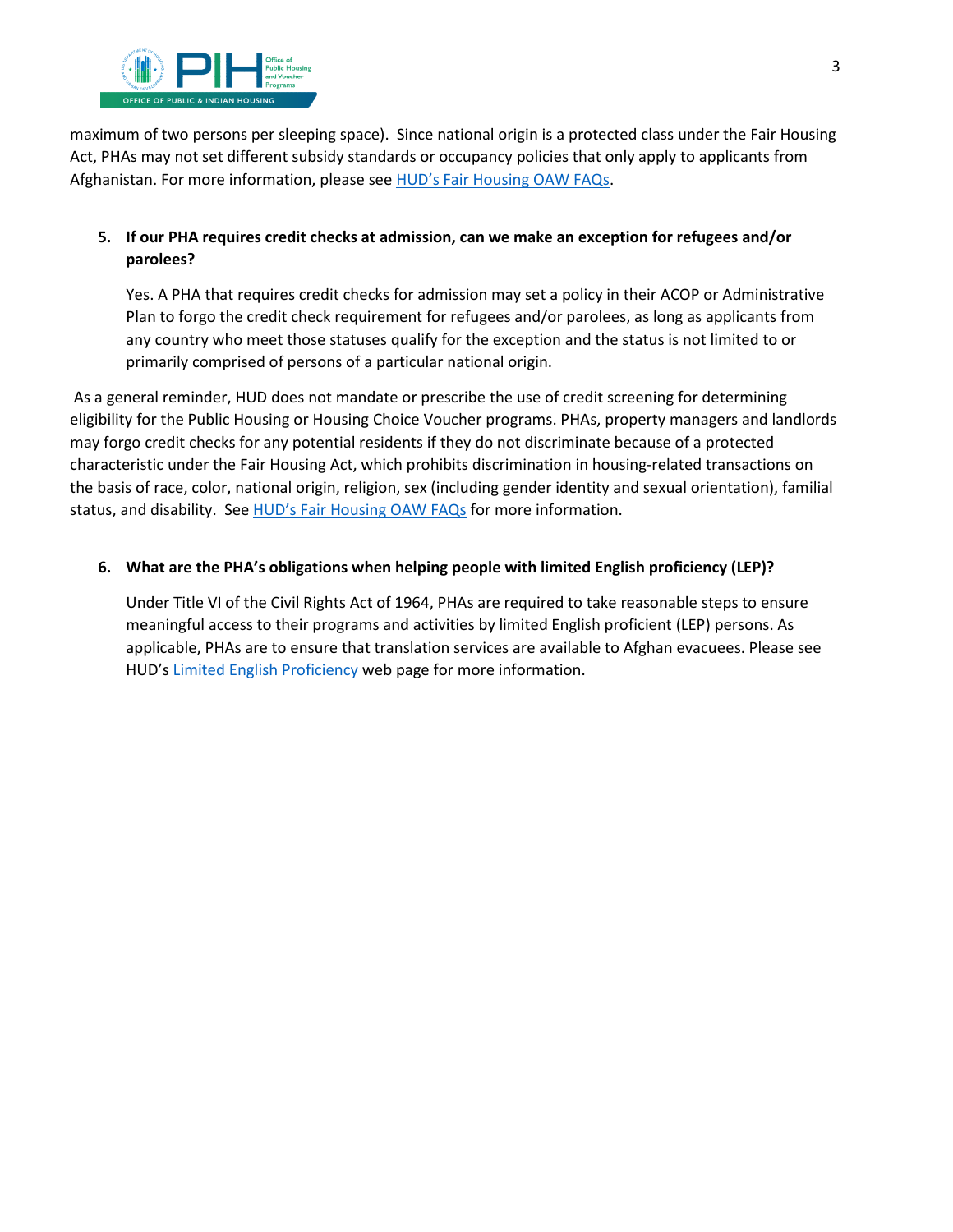

#### **Questions & Answers on Operation Allies Welcome**

#### **1. What is Operation Allies Welcome (OAW) and what obligations do PHAs have under OAW?**

Operation Allies Welcome is the coordinated effort across the federal government to support and resettle vulnerable Afghans, including those who worked on behalf of the United States. You can learn more about OAW [here.](https://www.hudexchange.info/programs/operation-allies-welcome/) While PHAs do not have a specific obligation under OAW, HUD encourages PHAs to identify how they can support resettlement of Afghan refugees and parolees to the greatest extent possible. Toward that end, HUD is providing guidance to clarify the eligibility for subsidized housing for these families.

### **2. Are Afghan refugees and parolees eligible for housing assistance?**

There are special rules that limit which groups of non-citizens may access assisted housing under the U.S. Housing Act of 1937 (1937 Act). Section 214 of the Housing and Community Development Act of 1980 (Section 214) (42 U.S.C. 1436a) places limits on which groups of non-citizens may access HUD programs such as Public Housing and Section 8 Housing Choice Vouchers (HCV).

Typically, PHAs consult PIH Program Guidebooks for information about which immigration statuses allow non-citizens to qualify for HUD-subsidized housing. However, people who have evacuated from Afghanistan may have immigration statuses that are not listed in the Guidebooks as qualifying statuses for the purpose of getting assisted housing. However, many Afghan refugees do have qualifying immigration statuses. Congress has [d](#page-3-0)irected<sup>1</sup> that people with the following immigration statuses should also be treated as qualifying for subsidized housing (based on immigration status—all applicants must still meet other qualifying criteria):

- 1) Special Lawful Permanent Residents admitted pursuant to the Afghan Allies Protection Act of 2009 (as amended) (8 U.S.C. 1101 note (b)(8))
- 2) Special immigrant Conditional Permanent Residents admitted pursuant to the Afghan Allies Protection Act of 2009 (as amended) (8 U.S.C. 1101 note (b)(8))
- 3) Special Immigrant (SI) parolees admitted as part of Operation Allies Welcome (OAW) or Operation Allies Refuge (OAR)
- 4) Non-Special Immigrant parolees (often referred to as "humanitarian parole" or "OAR parole") who are Afghan nationals and have the following status (8 U.S.C. 1101 note (a)(1):
	- a) paroled into the United States between July 31, 2021, and September 30, 2022 (and not terminated by the Secretary of Homeland Security); OR
	- b) paroled into the U.S. after September 30, 2022 (and not terminated by the Secretary of Homeland Security), and
		- i. is the spouse or child of an individual paroled into the U.S. between July 31, 2021, and September 30, 2022; OR

<span id="page-3-0"></span><sup>1</sup> *See* Afghan Allies Protection Act of 2009, section 602(b)(8); Afghanistan Supplemental Appropriations Act, 2022, Pub. L. No. 117-43 § 2502, 135 Stat. 377 (8 U.S.C. § 1101 note).